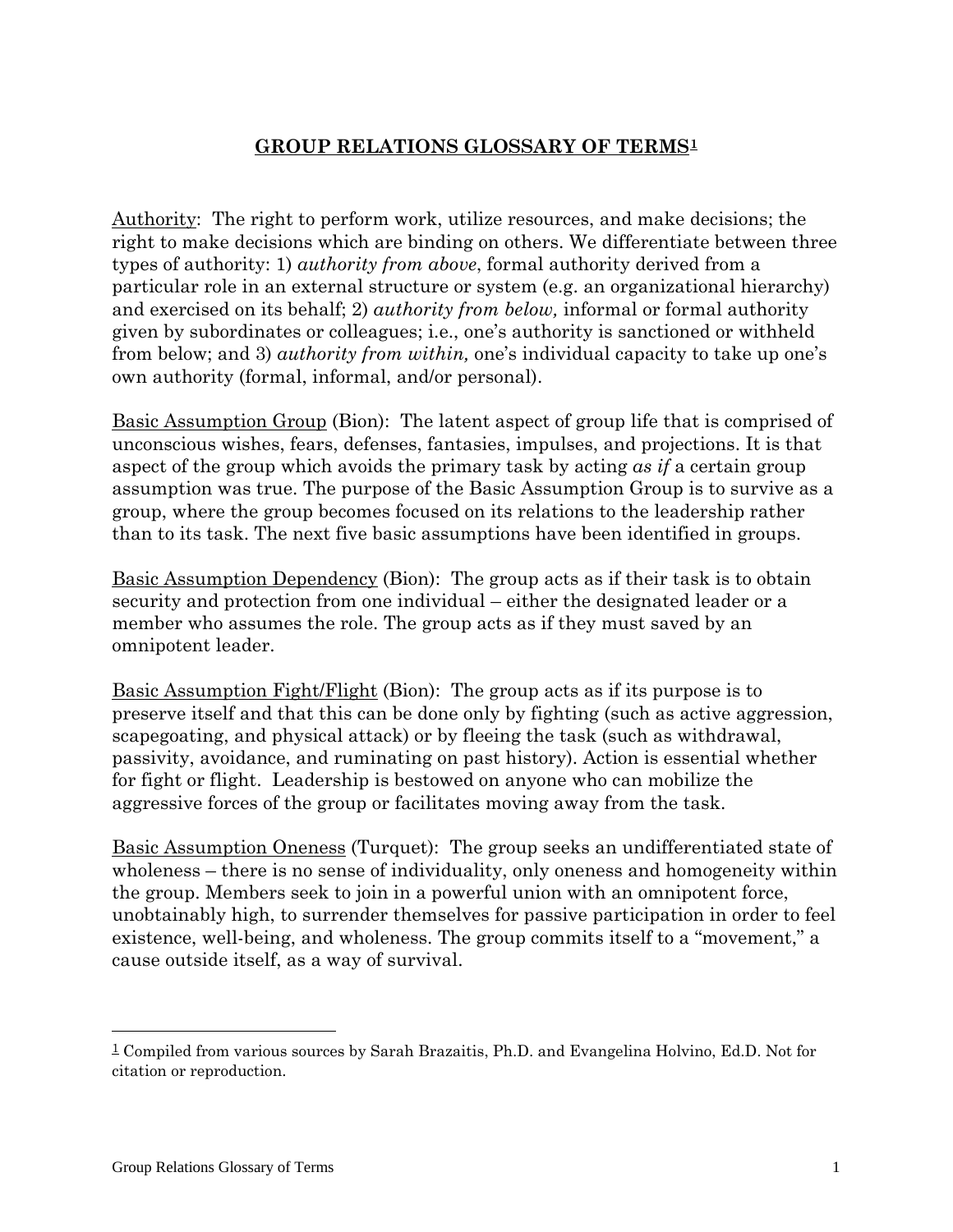Basic Assumption Me-ness (Bain, Lawrence, and Gould): The opposite of basic assumption oneness. In this mode of functioning, group members act as if there is no group – each member is an individual with no connection to the whole. The denial of the group serves to defend members from the destructive aspects of group life and is in accordance with modern Western values of individualism.

Basic Assumption Pairing (Bion): The group acts as if their survival is contingent upon reproduction; that is, in some magic way a Messiah will be born to save the group and help it survive. Toward this end, the group puts forth two people to pair with each other, with the hope that they will produce this unborn savior.

Boundary: A physical or psychological demarcation, observable or subjective, used to distinguish members of a group or system from outsiders. Boundaries can be underbounded or overbounded, permeable or impenetrable, enmeshed or disengaged. Typical boundaries to be managed in systems are time, space, task, and role.

Followership: The capacity to collaborate with a leader in working on a task or goal. Both leadership and followership require recognition of where one's role ends and another person's begins; the scope and limits of one's own authority; and a readiness to sanction the authority of others.

Group-as-a-whole theory: A group is more than the collection of individuals and greater than the mere sum of its parts. In a group, individuals are bonded together in an interdependent, symbolic, tacit, unconscious and collusive nexus in which their interactions and shared fantasies create and represent the group-as-a-whole. Using a group-as-a-whole framework requires an examination of how one uses and is used by the group, an understanding of how individuals are unconsciously and inextricably bonded, and a commitment to reclaim disowned parts of oneself. In their fantasy, group members relate to the group as an infant relates to the mother.

Interdependence: Individuals are intertwined to each other and to the social context. Individuals are mutually impacting one another and the surrounding environment.

Inter-group embeddedness: Within a given system, the relationship between two groups depends not only on how they deal with each other, but also on the relationship each one has with the group in charge of the larger system. Applied to race relations, for example, embeddedness refers to the extent to which power differences between racial groups at the suprasystem level (society) are mirrored in the relations between these groups at the system (organization) and subsystem levels (workgroups and dyads). Inter-group embeddedness can be congruent (power differences between groups are the same across all levels) or incongruent (power differences vary across levels).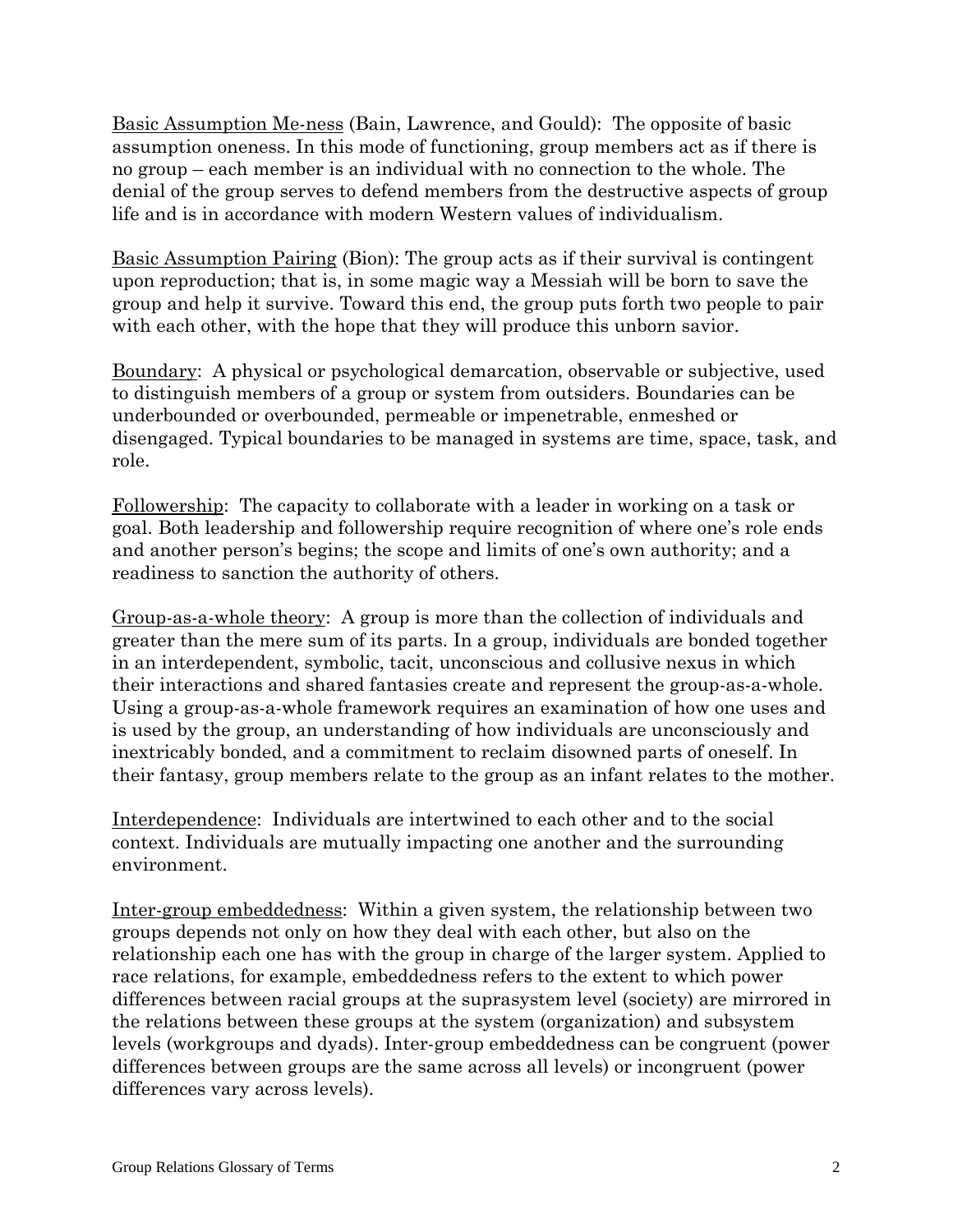Introjection: The unconscious mechanism by which individuals internalize feelings, attitudes, and values that belong to the external environment by transferring them into their inner world.

Leadership: To manage and direct self and others in the service of a specific goal or task; to exercise authority in pursuit of the primary task.

Levels of group analysis: The different types of processes by which we can observe and explain social phenomena: 1) *intrapersonal/intrapsychic*, dynamics within and internal to an individual; 2) *interpersonal*, dynamics between individuals taken two at a time; 3) *group-as-a-whole*, dynamics at the group level; 4) intergroup, dynamics between two or more groups; 5) *inter-organizational*, dynamics between two or more organizations; and 6) *societal,* dynamics in society as a whole.

Projection: The attribution of a feeling, attitude, or trait of oneself or one's group to another person or group. The projected attribute is usually unwanted, disowned, denied, and/or unacceptable and unrecognized in oneself or one's group. It is the process by which individuals and groups deposit undesirable or ambivalent held aspects of the self and/or group onto other individuals or groups.

Projective Identification: The process by which the individuals or groups receiving projections are subtly and often unconsciously encouraged to behave in ways that are consistent with these projections, since they are expressing these aspects *on behalf of* those who projected them. Individuals or groups are chosen to express others' feelings because they have an unconscious disposition, or "valence" for such expression, and/or because of their social identity characteristics.

Role: One's position or function in relation to the task; one's formal role. There are also informal roles, determined by one's position or function in the group based on one's valence (e.g. personal predispositions) and group dynamics like projection.

Social defense: A group dynamic that helps people contain the anxiety of working while reducing their ability to work safely. Social defenses may be expressed in relationships, procedures, or organizational rituals to help members cope with the anxiety they feel while working at difficult or risky organizational tasks.

Social identity group: A group whose members share some common physical or biological markers (e.g. gender), have participated in equivalent historical experiences (e.g. immigration), are subjected currently to certain social forces (e.g. oppression or increased prosperity), and as a result have similar world views.

Splitting: The process of dividing the world – individuals and subgroups – into all good and all bad. The polarization of specific characteristics as contained within